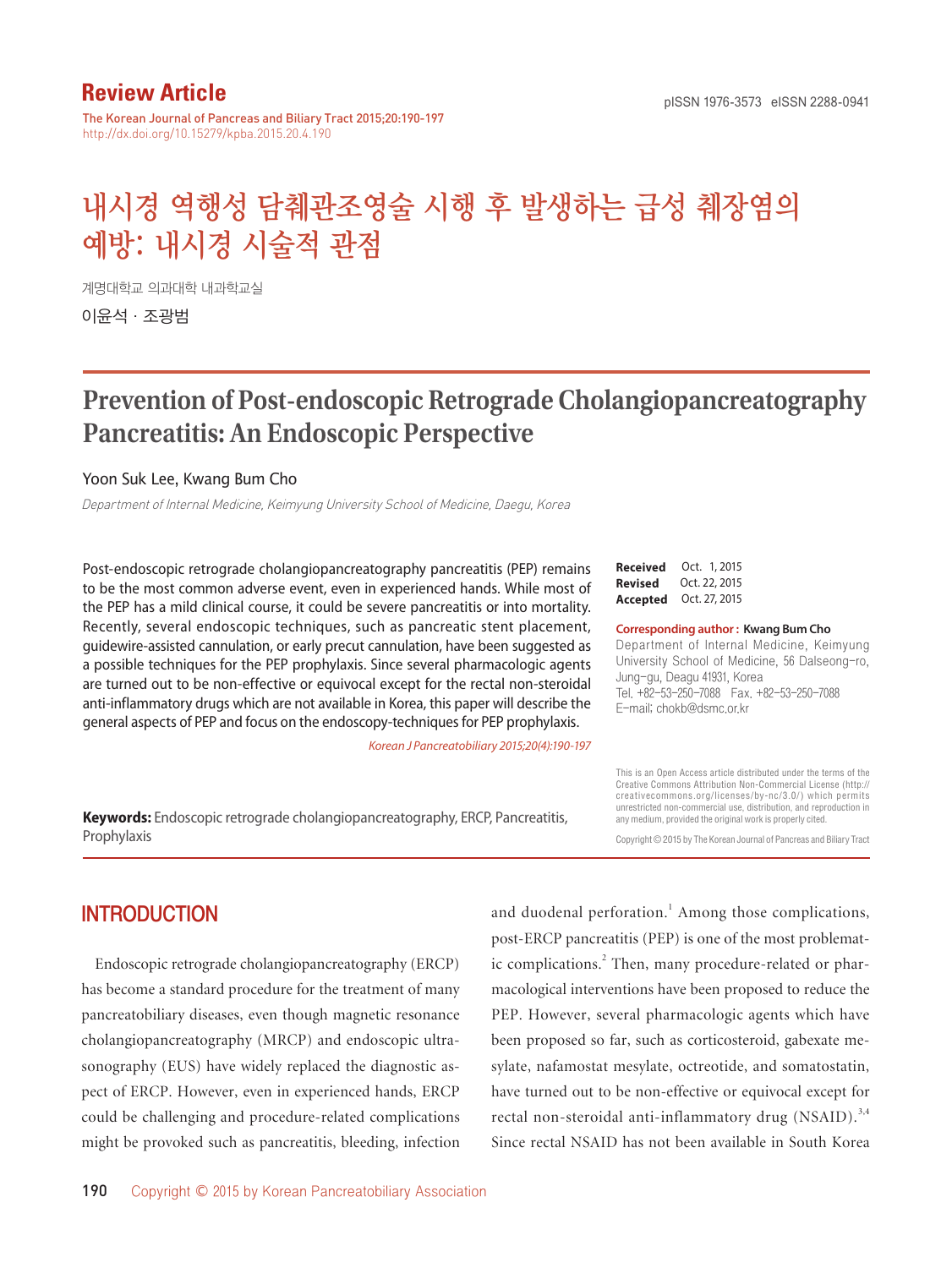until now, this paper will describe the general aspects of PEP and focus on the endoscopy-techniques for PEP prophylaxis.

#### 1. Incidence of post-ERCP pancreatitis

Post-ERCP hyperamylasemia is quiet common. However, such a transient elevation of serum amylase does not always indicate PEP. By using the PEP definition proposed by Cotton et al.<sup>5</sup> in 1991, which is the presence of new pancreatictype abdominal pain and 3 or more times the upper limits of normal occurring 24 hours after the procedure that requires at least 2 days-hospitalization, the incidence of PEP is reported to be  $1-10\%$ <sup>5-8</sup> In a recently published systematic review of 108 studies including only randomized and controlled trials (RCTs), the incidence of PEP was reported to be 9.7%.<sup>9</sup> Furthermore, when PEP was classified into mild, moderate, and severe based on the length of hospitalization; mild (prolongation of planned hospitalization to 2-3 days), moderate (to 4-10 days), and severe (to more than 10 days, or hemorrhagic pancreatitis, phlegmon or pseudocyst, or  $intervention)$ , the mild, moderate, and severe pancreatitis was reported to be 5.7%, 2.6%, and 0.5%, respectively. $9$ However, in high-risk patients, the incidence of PEP was increased up to 14.7% and mild, moderate, and severe pancreatitis was reported to be 8.6%, 3.9%, and 0.8%, respectively.<sup>9</sup>

#### 2. Mechanisms of post-ERCP pancreatitis

There are several mechanisms regarding the development of PEP.10 First, mechanical injury to the papilla from multiple cannulation trials may lead to papillary edema and swelling as well as spasm of sphincter of Oddi, then resulting in obstruction to outflow of pancreatic juice and PEP development eventually. Second, hydrostatic injury from contrast dye or saline injection into the pancreatic duct during inadvertent pancreatic duct cannulation or sphincter manometry. Cheng et al. $<sup>11</sup>$  conducted a prospective multicenter study</sup> with 15 United States centers and 1115 patients and concluded that two or more contrast injections into the pancreatic duct significantly increased the occurring of PEP. Third, thermal injury from electrosurgical current during endoscopic sphincterotomy, thermal coagulation for bleeding control, and endoscopic papillectomy.12 This is also related to mechanical injury resulting in papillary edema from thermal burn. Lastly, translocation of intestinal flora or bacteria from contaminated duodenoscopy or accessories might lead to infection and have a role in the development of PEP.<sup>12</sup> Whatever the mechanism may cause to PEP, once activated, the inflammatory cascade are similar to other pancreatitis from alcohol, biliary tract disease and so on. Therefore, many strategies for each part of the mechanisms have been provided to avert PEP.

#### 3. Risk factors for post-ERCP pancreatitis

The identification of high risk patients for PEP is important because preventive intervention could be conducted in advance, such as pancreatic duct stenting or pharmacologic prophylaxis.

Based on previous large-scale studies, $13-15$  the risk factors are subdivided into three categories: 1. operator-related factors; inadequate training, lack of experience, 2. patient-related factors; younger age, female sex, normal serum bilirubin, recurrent pancreatitis, prior ERCP-induced pancreatitis, sphincter of Oddi dysfunction (SOD), allergy to contrast media, pancreas divisum, 3. procedure-related factors; difficult cannulation, sphincter of Oddi manometry, precut sphincterotomy, pancreatic sphincterotomy, biliary balloon sphincteroplasty, ampullectomy, failed cannulation, cannulation time > 10 minutes, at least one pancreatic deep wire pass, two or more injections of contrast agent into the pancreatic duct, minor papilla sphincterotomy. The definition of difficult cannulation was very heterogeneous in each study. European society of gastrointestinal endoscopy (ESGE) guideline updated in 2014 specifically defines the difficult cannulation as follows: duration of > 5 minutes, > 5 attempts, or 2 pancreatic guidewire passages.<sup>16</sup>

## PREVENTION OF POST-ERCP **PANCREATITIS**

#### 1. Guidewire-assisted cannulation

Mechanical injury from repeated cannulation attempts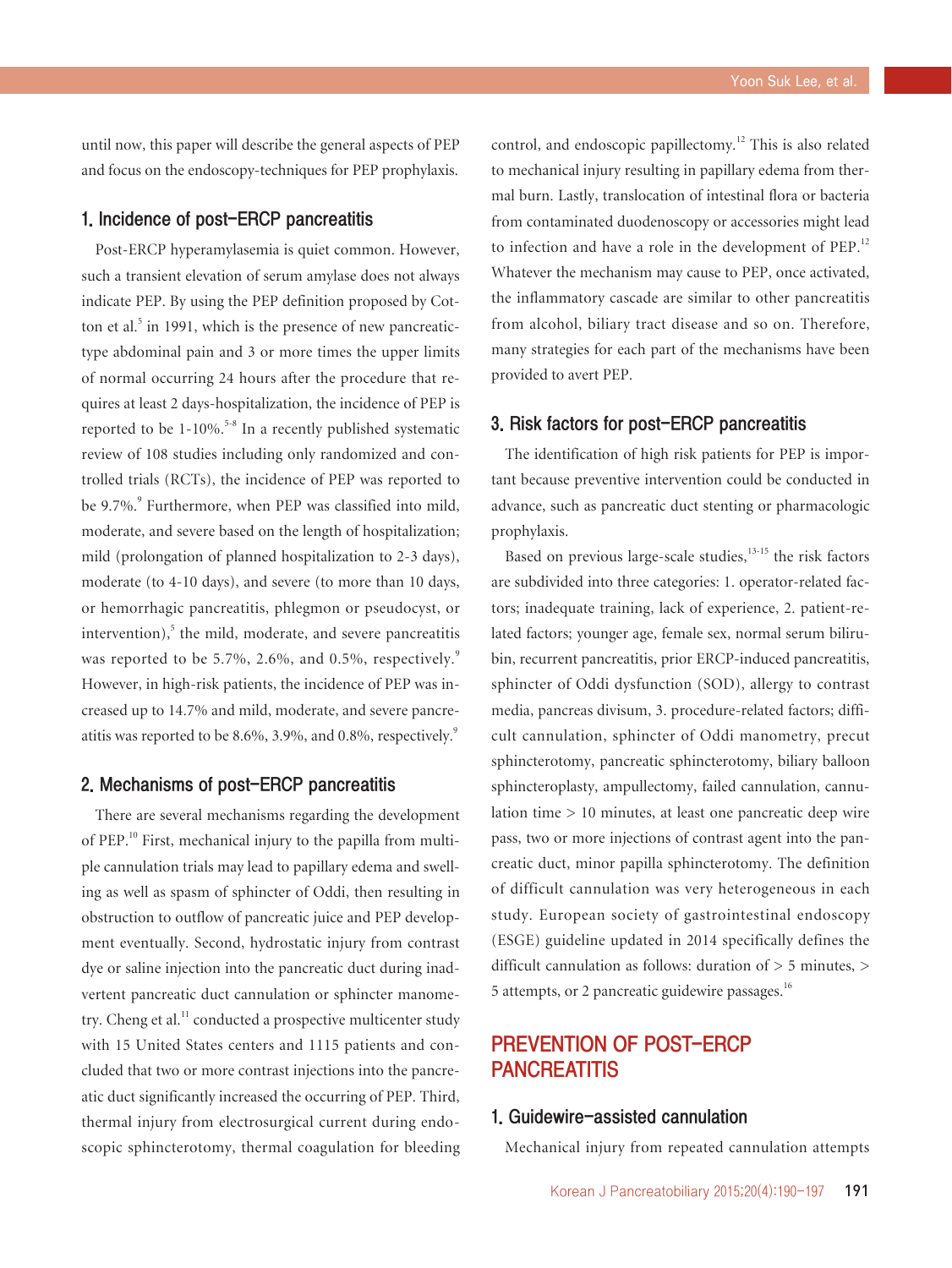have been considered to be important mechanism for PEP development, $12,17$  since this could lead to papillary edema and obstruction of pancreatic ductal flow. Moreover, accidental contrast injection into pancreatic duct may lead to chemical and hydrostatic injuries as well. Therefore, a guidewire-assisted cannulation technique has been postulated to improve biliary cannulation and prevent PEP by reducing inadvertent contrast injection. Although the results of many studies are conflicting and inconclusive,  $18-20$  several meta-analysis suggest that the guidewire-assisted cannulation reduce the risk of  $PEP<sub>1</sub><sup>21,22</sup>$  which has been recommended by European guideline provided by ESGE.<sup>6</sup> Recently in 2013, a meta-analysis of 12 randomized trials with 3450 patients also reported that the guidewire-assisted cannulation improved the biliary cannulation rate (84% vs. 77%), decreased the risk of PEP (3.5% vs 6.7%),<sup>23</sup> while Nakai et al.<sup>24</sup> reported that unintentional guidewire insertion into pancreatic duct and a small common bile duct (diameter < 9 mm) were risk factors for PEP with the use of guidewire-assisted cannulation.

Regarding pancreatic guidewire-assisted cannulation (double guidewire technique) for selective bile duct cannulation by straightening the papilla, outcomes were inconclusive and conflicting so far. However, the outcomes of two RCTs regarding the comparison of double guidewire technique and precut technique were recently reported, $25,26$ which showed that successful biliary cannulation were similar but, the double guidewire technique had a higher incidence of PEP (38% vs. 11%,  $p = 0.01$ ).<sup>26</sup> These results were reflected in the 2014 updated version of ESGE guideline, and which recommend that if this method is used, a prophylactic pancreatic stent should be placed.<sup>16</sup>

#### 2. Early precut sphincterotomy

Selective biliary cannulation is a pivotal element during ERCP, whereas it is unsuccessful in 5% to 10% cases with standard cannulation techniques.<sup>27</sup> Therefore, in such a difficult cannulation cases, precut sphincterotomy is usually performed as a rescue method and it is the essential component as expert endoscopist. However, in most cases, precut

sphincterotomy was reserved for the last salvage technique when all other standard techniques have failed, $^{28}$  since it has been regarded as challenging technique and independent risk factor for PEP.29,30

However, it remains to be elusive whether the PEP is increased by the precut itself or the prolonged cannulation trials, in which multiple attempts and inadvertent pancreatic duct cannulations might be act as confounding factors. $31$ ESGE guideline also comment that prolonged cannulation attempts using standard techniques may impart a risk for PEP greater than the precut sphincterotomy itself.<sup>6</sup> Several RCTs have conducted for comparing the early implementation of precut sphincterotomy and the repeated attempts with a standard technique so far and those studies concluded that the early implementation of precut sphincterotomy during difficult cannulation dose not increase the risk of PEP.32-35 Moreover, in 2009, multicenter, prospective-RCT by Manes et al.<sup>36</sup> concluded that early precut implementation was associated with lower PEP. A recently published meta-analysis by Sundaralingam et al. $37$  in 2015 reported that early implementation of precut sphincterotomy did not increase the risk of PEP compared with standard approach. Furthermore, they concluded that the risk of PEP could be reduced when it is performed by experienced expert endoscopists although further well-designed studies are necessary to confirm these findings.<sup>37</sup>

#### 3. Prophylactic pancreatic duct stenting

 There are many prospective studies and meta-analyses suggesting pancreatic duct stent placement could be effective for the PEP prophylaxis.<sup>38-47</sup> As a possible explanation for this, it have been proposed that pancreatic duct stent may reduce pancreatic ductal pressure caused by papillary edema or spasm of the sphincter of Oddi.<sup>48</sup> A recent metaanalysis with fourteen RCTs by Mazaki et al.<sup>47</sup> also confirmed that prophylactic pancreatic stenting could be effective for PEP prevention after ERCP as compared with control group with relative risk (RR) of 0.39, 95% confidential interval (CI) 0.29-0.53. Furthermore, subgroup analysis according to the severity of PEP from the meta-analysis re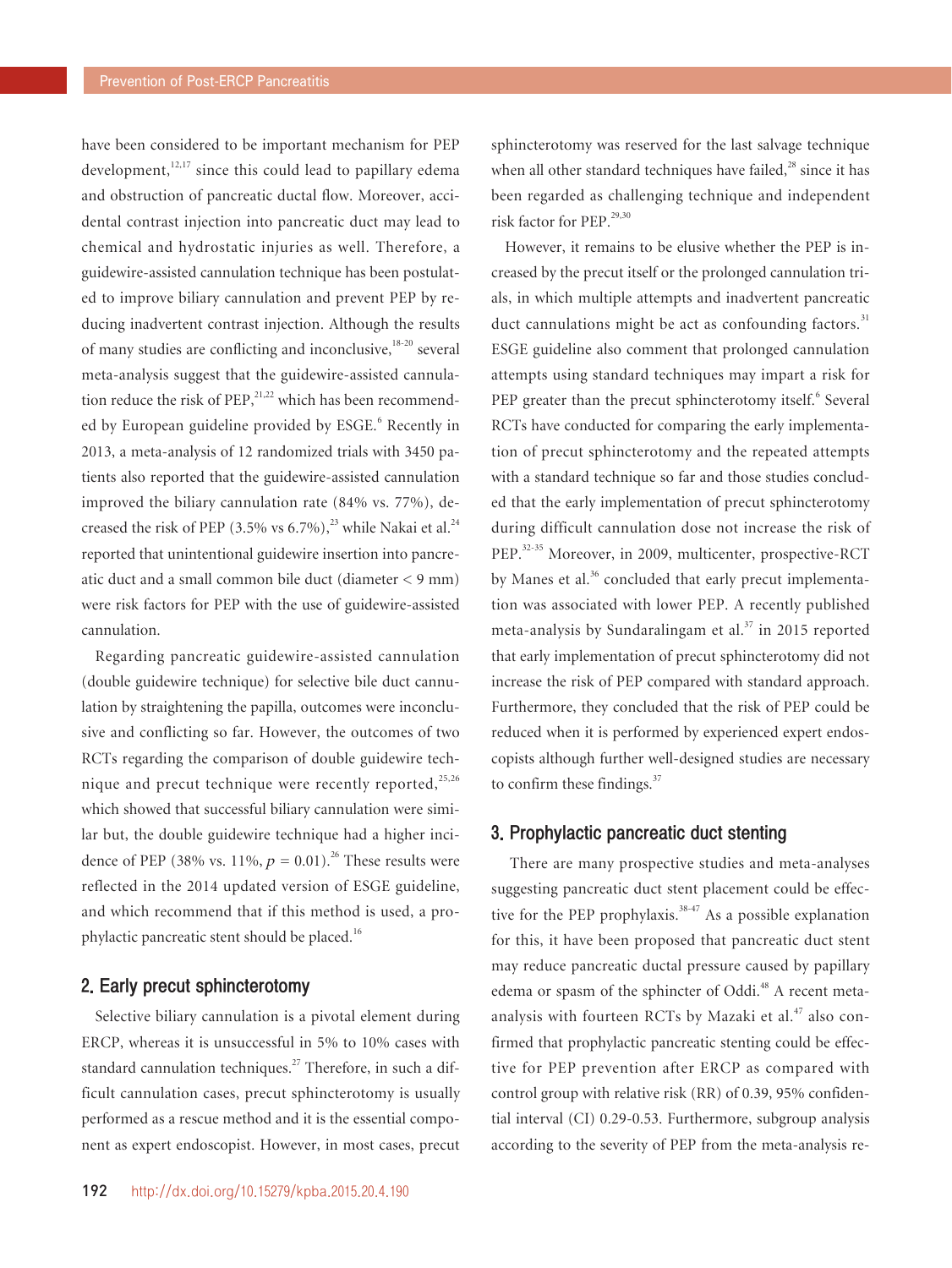vealed that mild to moderate PEP as well as severe PEP have beneficial effect for PEP prophylaxis (RR 0.45; 95% CI 0.32- 0.62 vs. RR 0.26; 95% CI 0.09-0.76).<sup>47</sup> Therefore, there might be no dissent from the conclusion of prophylactic effect of pancreatic duct stent.

The RCTs included in the several meta-analysis, were different from each other in terms of the pancreatic stent configuration, duration in placement, and the indications of stent placement were also heterogeneous, which was summarized in Table 1. Moreover, pancreatic stent placement are not without adverse events, which have been reported to be about 5% and continuously reported since 1993.<sup>43,49</sup> And these include spontaneous stent migration or occlusion, bleeding, cholangitis, cholecystitis, infection, necrosis and pancreatic duct perforation.41 Therefore, several questions regarding pancreatic duct stent placement remains to be elusive. Who is the most suitable for prophylactic stent placement among the patients with risk factors for PEP? How long does the pancreatic stent have to be in place? Which type of pancreatic duct stent is more effective for PEP prophylaxis?

1) Who is the most suitable for prophylactic pancreatic stent placement?

Regarding the indication of prophylactic pancreatic stent placement, ESGE guideline in 2010 recommend that it should be strongly considered for high risk patients.<sup>6</sup> In the 2014 updated version of ESGE guideline, the high risk conditions were also stated as follows: endoscopic ampullectomy, known or suspected SOD, pancreatic sphincterotomy, precut biliary sphincterotomy, pancreatic guidewire-assisted biliary cannulation, endoscopic balloon sphincteroplasty, and presence of more than three of the risk factors.<sup>16</sup> Furthermore, if conventional precut technique is selected as rescue technique for selective bile duct cannulation and pancreatic duct cannulation is easily accessible, a small-diameter (3-Fr or 5-Fr) pancreatic stent is recommended to be placed and leaved in place for a minimum of 12-24 hours.<sup>16</sup> Kerdsirichairat et al.<sup>50</sup> reported that pancreatic stent insertion as a salvage measures at very early phase of the PEP within 2-48 hours also might effective for the PEP treatment.

2) Which type of pancreatic duct stent is more effective for PEP prophylaxis?

In a network meta-analysis of 6 RCTs involving 561 patients (three RCTs, 5Fr straight, flanged stent; two RCTs, 5-Fr single-pigtail, unflanged stent; three RCTs, 3-Fr singlepigtail, unflanged stents), the 5-Fr pancreatic duct stent was superior to the 3-Fr pancreatic duct stent for the PEP prevention in high-risk patients, irrespective of the configuration.<sup>51</sup> The probability of being the best was reported to be 50.3% for 5-Fr single-pigtail, unflanged stent, 46.5% for 5-Fr straight, flanged stents, and 3.1% for 3-Fr single-pigtail, unflanged stents. $51$  A RCT at a single center showed that 5-Fr placement was easier and faster than 3-Fr stent placement, while spontaneous distal migration between the two stents was not different (5-Fr stent, 68.4%; 3-Fr stent, 75.0%;  $p = 0.617$ .<sup>52</sup> On the 2014 updated version of ESGE guideline, 5-Fr pancreatic stent was more specifically recommended.<sup>16</sup> Furthermore, Fujisawa et al.<sup>53</sup> conducted single-center RCT with 240 patients to evaluate the prophylactic efficacy between short (5-Fr 3 cm) and long (5-Fr 5 cm) pancreatic stent and concluded that 5-Fr 3 cm stent was superior to 5-Fr 5 cm stent because the PEP rate was significantly lower in the short stent (5-Fr 3 cm, 2.0% vs. 5-Fr 5 cm,  $8.8\%, p = 0.035$ ).

#### **CONCLUSIONS**

Several prophylactic techniques have been reviewed in this article. However, the most important thing for PEP prophylaxis is the appropriate indication for ERCP. In unnecessary or low yield cases, ERCP could be replaced with MRCP or EUS. And the identification of high risk patients for PEP is also important because preventive intervention could be conducted in advance, such as pancreatic duct stenting or guidewire-assisted cannulation. In addition, the attempts of selective cannulation should be as low as possible and in cases of difficult cannulation early precut technique may be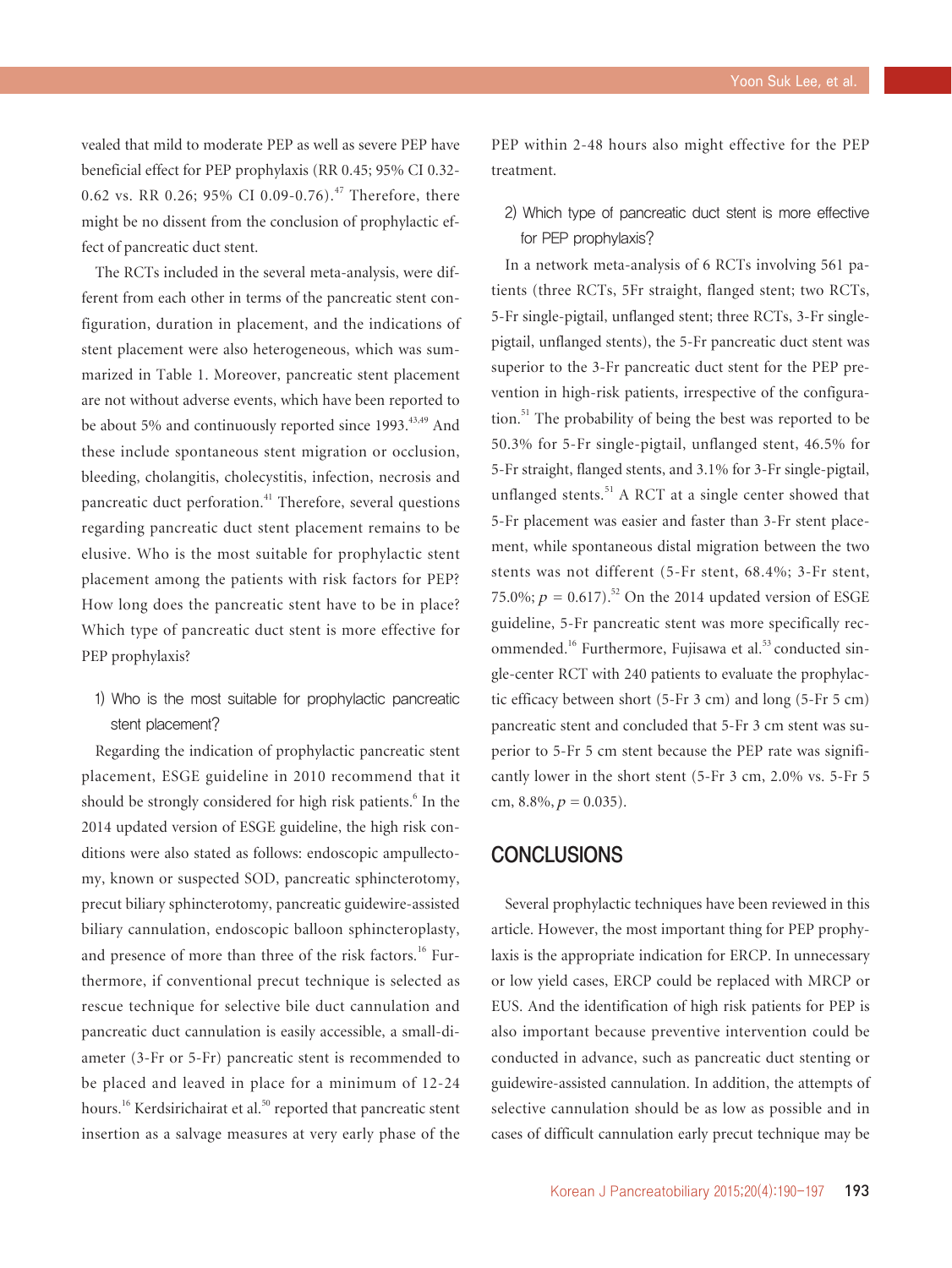|                                | Pancreas stent                                                                                                                                                                                                                                                                                                                                                                                                                                                                     |              |                                                                                                                         |                                  |                                              |                                                                     |
|--------------------------------|------------------------------------------------------------------------------------------------------------------------------------------------------------------------------------------------------------------------------------------------------------------------------------------------------------------------------------------------------------------------------------------------------------------------------------------------------------------------------------|--------------|-------------------------------------------------------------------------------------------------------------------------|----------------------------------|----------------------------------------------|---------------------------------------------------------------------|
| Study                          | Indications                                                                                                                                                                                                                                                                                                                                                                                                                                                                        | Diameter     | Configuration                                                                                                           | Length                           | Stent removal                                | Stent duration                                                      |
| Simthline et al. <sup>43</sup> | 1. Sphincter of Oddi dysfunction, 2. Small common bile duct<br>diameter (< 10 mm), 3. Pre-cut sphincterotomy                                                                                                                                                                                                                                                                                                                                                                       | 5 or 7 Fr    | Doulbe-flanged                                                                                                          |                                  | 2 or 2.5 cm Endoscopic removal               | 10-14 days                                                          |
| Tamasky et al. <sup>49</sup>   | Pancreatic sphincter hypertension confirmed by sphincter of<br>manometry, and then underwent biliary sphincterotomy                                                                                                                                                                                                                                                                                                                                                                | 5 or 7 Fr    | $\leq$                                                                                                                  |                                  | 2 or 2.5 cm Endoscopic removal               | mean, 4.3 days; range 1-27<br>days                                  |
| Fazel et al. <sup>40</sup>     | 1. Difficult cannulation (greater than 30 min of manipulation for<br>selective cannulation), 2. Sphincter of Oddi manometry,<br>3. Endoscopic sphincterotomy                                                                                                                                                                                                                                                                                                                       | 5 Fr<br>5 Fr | Nasopancreatic catheter<br>Double-flanged                                                                               | 2 cm                             | Spontaneous removal or<br>endoscopic removal | $<$ 7 days                                                          |
| Harewood et al. <sup>54</sup>  | Endoscopic snare ampullectomy                                                                                                                                                                                                                                                                                                                                                                                                                                                      | 5 Fr         | Single-flanged                                                                                                          | or 5 cm<br>$\infty$              | Endoscopic removal                           | $<$ 2 days                                                          |
| Sofuni et al. <sup>45</sup>    | endoscopic retrograde<br>cholangiopancreatography (excluding cancer, divisum, or<br>Consecutive patients who underwent<br>pancreaticoduodenectomy)                                                                                                                                                                                                                                                                                                                                 | 5 Fr         | Double-flanged                                                                                                          | 3cm                              | Spontaneous removal or<br>endoscopic removal | $<$ 3 days                                                          |
| Tsuchiya et al. <sup>55</sup>  | endoscopic retrograde<br>cholangiopancreatography (excluding cancer, previous<br>endoscopic sphincterotomy and papillectomy)<br>Consecutive patients who underwent                                                                                                                                                                                                                                                                                                                 | 5 Fr         | Unflanged, douodenal pigtail                                                                                            | $3-4$ cm                         | Spontaneous removal                          | $\leq$                                                              |
| Ito et al. <sup>56</sup>       | Pancreatic duct quidewire assisted cannulation for difficult<br>cannulation (at least > 5 attempts)                                                                                                                                                                                                                                                                                                                                                                                | 5 Fr         | Unflanged, duodenal pigtail                                                                                             | 4cm                              | Spontaenous removal                          | ΧÁ.                                                                 |
| Pan et al. <sup>57</sup>       | pancreatic duct cannulation, > 2 pancreatic duct visualization)<br>ficult cannulation ( $>$ 5<br>1. Previous frequent pancreatitis, 2. Dif                                                                                                                                                                                                                                                                                                                                         | 5 Fr         | Single-flanged, duodenal<br>pigtail                                                                                     | $\stackrel{\triangleleft}{\geq}$ | X.A.                                         | 7 days for biliary disease,<br>pancreatic disease<br>3-6 months for |
| Sofuni et al. <sup>58</sup>    | 1. Pancreatography first, 2. Pancreatography two or more times,<br>5. Endoscopic papillary balloon dilation, 6. Common bile<br>procedure time, 10. Endoscopic biliary drainage without<br>3. Pancreatic sphincterotomy, 4. Precut sphincterotomy,<br>endoscopic sphincterotomy, 11. Endoscopic nasobiliary<br>ultrasonography, $8. > 15$ min cannulation, $9. > 30$ min<br>duct-tissue sampling, 7. Biliary or pancreas intraductal<br>drainage without endoscopic sphincterotomy. | 5 Fr         | Double-flanged to duodneal<br>side                                                                                      | 3 cm                             | Spontaneous removal or<br>endoscopic removal | $<$ 4 days                                                          |
| Kawaguchi et al. <sup>59</sup> | $\infty$<br>ultrasonography, 7. Procedure time of more than 30 minute,<br>Difficult cannulation (> 10 min of attempted cannulation)<br>ductal biopsy, 5. Pancreatic sphincterotomy, 6. Intradutal<br>1. Sphincter of Oddi dysfunction, 2. Previous post-ERCP<br>pancreatitis, 3. Precut sphincterotomy, 4. Pancreatic                                                                                                                                                              | 5 Fr         | Double-flanged to duodenal<br>side                                                                                      | 3 cm                             | Spontaenous removal or<br>endoscopic removal | $<$ 3 days                                                          |
| Cha et al. $\frac{\infty}{2}$  | pancreatic duct cannulation achieved without difficulty<br>and then selective<br>Selective bile duct cannulation failure                                                                                                                                                                                                                                                                                                                                                           | 5 or 7 Fr    | flanged straight or internally<br>three-fourths pig-tail stent<br>flanged with an external<br>Internally and externally |                                  | 2 or 2.5 cm Endoscopic removal               | 7-10 days                                                           |
| Lee et al. <sup>61</sup>       | Difficult cannulation ( $>$ 10 minutes of attempted cannulation,<br>more than 5 unintentional pancreatic cannulations, more<br>than 10 times papillary contact                                                                                                                                                                                                                                                                                                                     | 3 Fr         | Unflanged, duodenal pigtail                                                                                             | 4, 6, 8 cm                       | Spontaneous removal or<br>endoscopic removal | $<$ 7 days                                                          |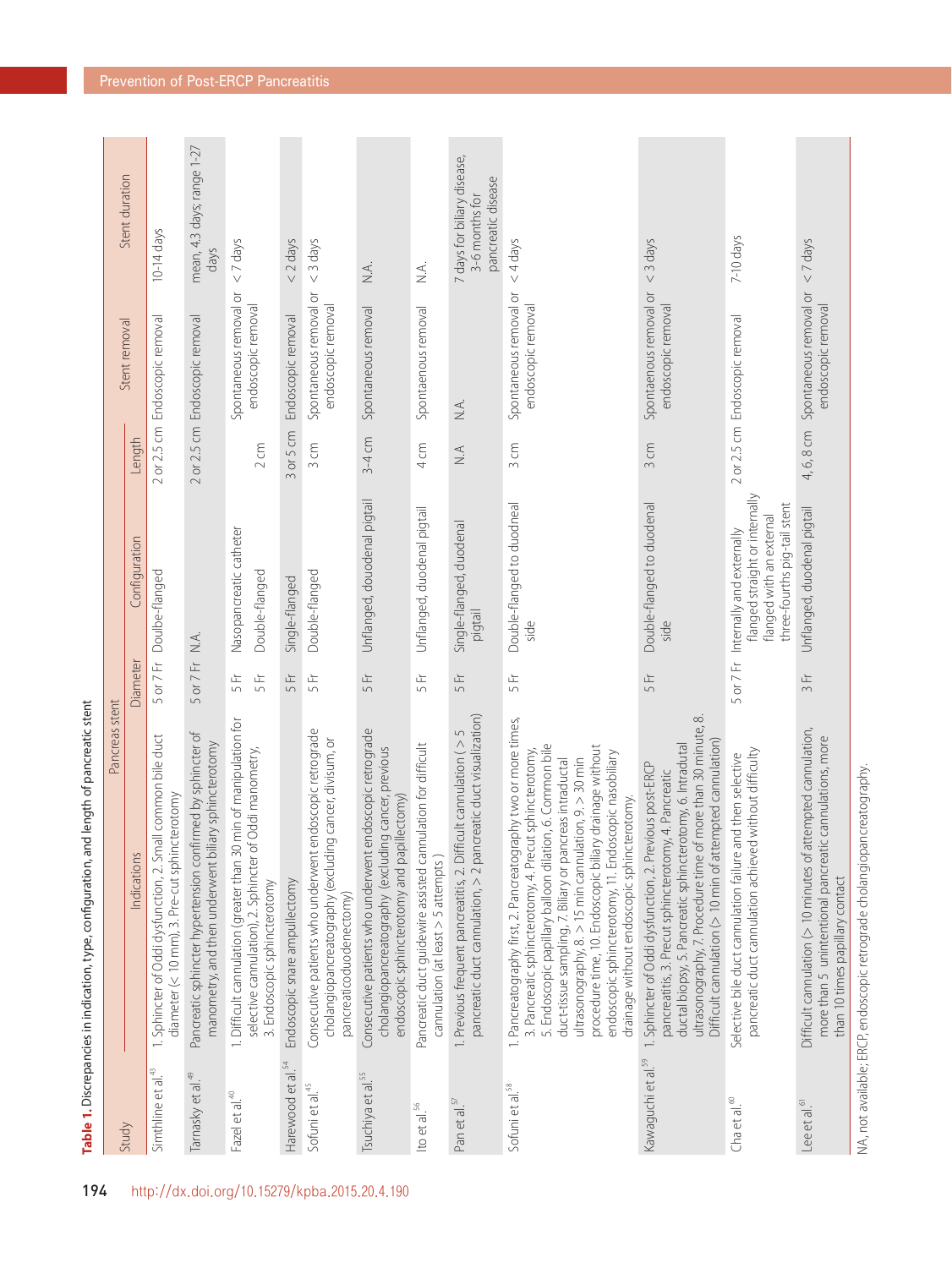considered as needle-knife fistulotomy is preferred in updated 2014 ESGE guidelines. Prophylactic placement of pancreatic stent with small diameter may also be considered if conventional precut is selected as rescue technique in difficult cannulation cases.

국문 색인: 내시경 역행성 담췌관조영술, 췌장염, 예방

#### Conflicts of Interest

The author has no conflicts to disclose.

## **REFERENCES**

- 1. Mallery JS, Baron TH, Dominitz JA, et al. Complications of ERCP. Gastrointest Endosc 2003;57:633-638.
- 2. Cotton PB. Analysis of 59 ERCP lawsuits; mainly about indications. Gastrointest Endosc 2006;63:378-382; quiz 464.
- 3. Elmunzer BJ, Scheiman JM, Lehman GA, et al. A randomized trial of rectal indomethacin to prevent post-ERCP pancreatitis. N Engl J Med 2012;366:1414-1422.
- 4. Dai HF, Wang XW, Zhao K. Role of nonsteroidal anti-inflammatory drugs in the prevention of post-ERCP pancreatitis: a meta-analysis. Hepatobiliary Pancreat Dis Int 2009;8:11-16.
- 5. Cotton PB, Lehman G, Vennes J, et al. Endoscopic sphincterotomy complications and their management: an attempt at consensus. Gastrointest Endosc 1991;37:383-393.
- 6. Dumonceau JM, Andriulli A, Deviere J, et al. European Society of Gastrointestinal Endoscopy (ESGE) Guideline: prophylaxis of post-ERCP pancreatitis. Endoscopy 2010;42:503-515.
- 7. Masci E, Toti G, Mariani A, et al. Complications of diagnostic and therapeutic ERCP: a prospective multicenter study. Am J Gastroenterol 2001;96:417-423.
- 8. Loperfido S, Angelini G, Benedetti G, et al. Major early complications from diagnostic and therapeutic ERCP: a prospective multicenter study. Gastrointest Endosc 1998;48:1-10.
- 9. Kochar B, Akshintala VS, Afghani E, et al. Incidence, severity, and mortality of post-ERCP pancreatitis: a systematic review by using randomized, controlled trials. Gastrointest Endosc 2015;81:143-149 e9.
- 10. Gottlieb K, Sherman S. ERCP and biliary endoscopic sphincterotomyinduced pancreatitis. Gastrointest Endosc Clin N Am 1998;8:87-114.
- 11. Cheng CL, Sherman S, Watkins JL, et al. Risk factors for post-ERCP pancreatitis: a prospective multicenter study. Am J Gastroenterol 2006;101:139-147.
- 12. Freeman ML, Guda NM. Prevention of post-ERCP pancreatitis: a comprehensive review. Gastrointest Endosc 2004;59:845-864.
- 13. Wang P, Li ZS, Liu F, et al. Risk factors for ERCP-related complications: a prospective multicenter study. Am J Gastroenterol 2009;104:31-40.
- 14. Cotton PB, Garrow DA, Gallagher J, Romagnuolo J. Risk factors for complications after ERCP: a multivariate analysis of 11,497 procedures over 12 years. Gastrointest Endosc 2009;70:80-88.
- 15. Moffatt DC, Cote GA, Avula H, et al. Risk factors for ERCP-related complications in patients with pancreas divisum: a retrospective study. Gastrointest Endosc 2011;73:963-970.
- 16. Dumonceau JM, Andriulli A, Elmunzer BJ, et al. Prophylaxis of post-ERCP pancreatitis: European Society of Gastrointestinal Endoscopy (ESGE) Guideline - updated June 2014. Endoscopy 2014;46:799-815.
- 17. Freeman ML, DiSario JA, Nelson DB, et al. Risk factors for post-ERCP pancreatitis: a prospective, multicenter study. Gastrointest Endosc 2001;54:425-434.
- 18. Mariani A, Giussani A, Di Leo M, Testoni S, Testoni PA. Guidewire biliary cannulation does not reduce post-ERCP pancreatitis compared with the contrast injection technique in low-risk and high-risk patients. Gastrointest Endosc 2012;75:339-346.
- 19. Kouklakis G, Gatopoulou A, Lirantzopoulos N, Efraimidou E, Manolas K. Evaluation of guide wire cannulation technique in elderly patients with choledocholithiasis. J Gastrointestin Liver Dis 2009;18:185-188.
- 20. Adler DG, Verma D, Hilden K, Chadha R, Thomas K. Dye-free wireguided cannulation of the biliary tree during ERCP is associated with high success and low complication rates: outcomes in a single operator experience of 822 cases. J Clin Gastroenterol 2010;44:e57-e62.
- 21. Cennamo V, Fuccio L, Zagari RM, et al. Can a wire-guided cannulation technique increase bile duct cannulation rate and prevent post-ERCP pancreatitis?: A meta-analysis of randomized controlled trials. Am J Gastroenterol 2009;104:2343-2350.
- 22. Cheung J, Tsoi KK, Quan WL, Lau JY, Sung JJ. Guidewire versus conventional contrast cannulation of the common bile duct for the prevention of post-ERCP pancreatitis: a systematic review and metaanalysis. Gastrointest Endosc 2009;70:1211-1219.
- 23. Tse F, Yuan Y, Moayyedi P, Leontiadis GI. Guide wire-assisted cannulation for the prevention of post-ERCP pancreatitis: a systematic review and meta-analysis. Endoscopy 2013;45:605-618.
- 24. Nakai Y, Isayama H, Sasahira N, et al. Risk factors for post-ERCP pancreatitis in wire-guided cannulation for therapeutic biliary ERCP. Gastrointest Endosc 2015;81:119-126.
- 25. Angsuwatcharakon P, Rerknimitr R, Ridtitid W, Ponauthai Y, Kullavanijaya P. Success rate and cannulation time between precut sphincterotomy and double-guidewire technique in truly difficult biliary cannulation. J Gastroenterol Hepatol 2012;27:356-361.
- 26. Yoo YW, Cha SW, Lee WC, Kim SH, Kim A, Cho YD. Double guidewire technique vs transpancreatic precut sphincterotomy in difficult biliary cannulation. World J Gastroenterol 2013;19:108-114.
- 27. Bailey AA, Bourke MJ, Williams SJ, et al. A prospective randomized trial of cannulation technique in ERCP: effects on technical success and post-ERCP pancreatitis. Endoscopy 2008;40:296-301.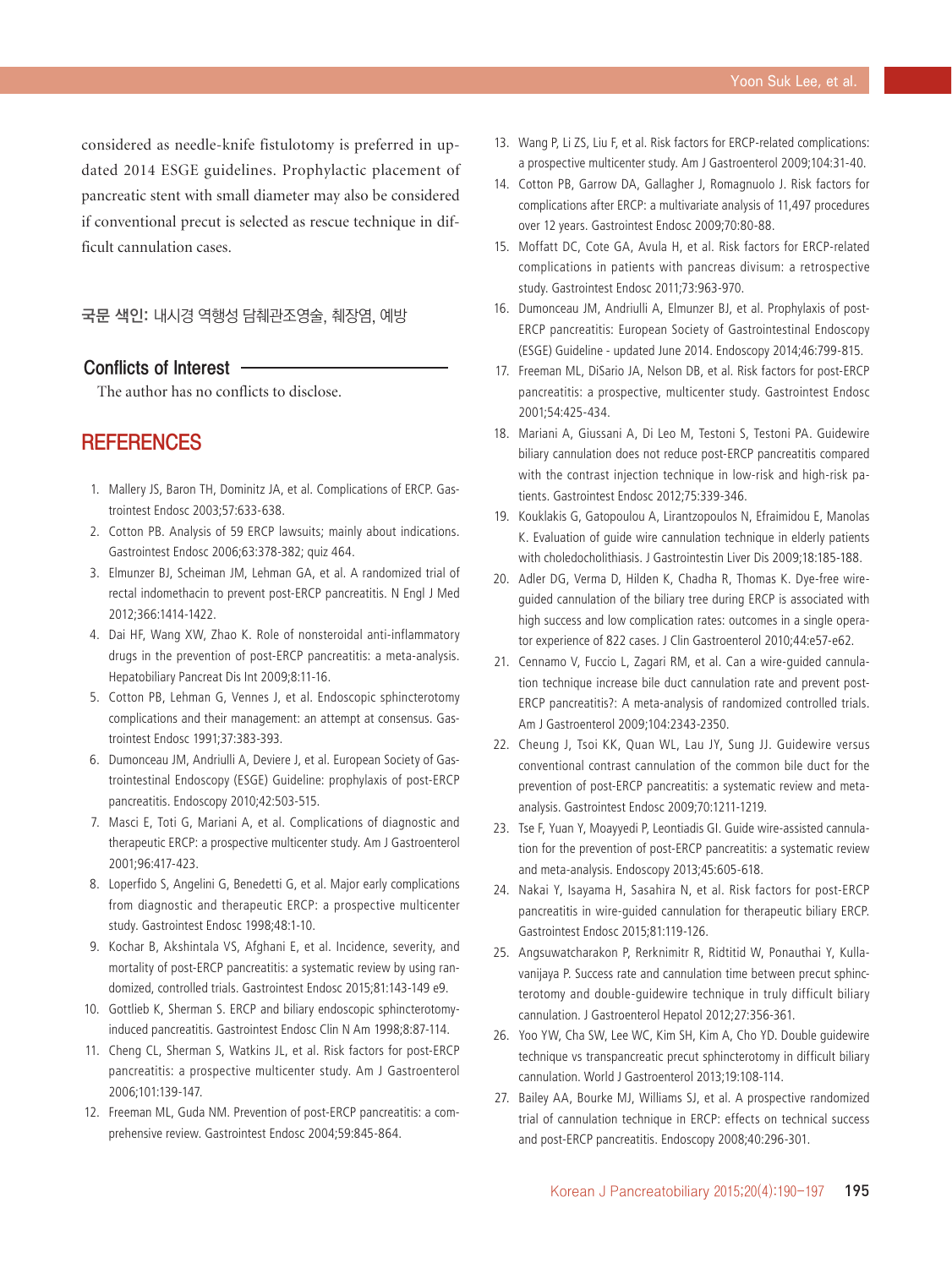- 28. Fuccio L, Cennamo V. Avoidance of early needle knife sphincterotomy to achieve deep biliary cannulation is no longer justified. Clin Gastroenterol Hepatol 2013;11:1523.
- 29. Baillie J. Needle-knife papillotomy revisited. Gastrointest Endosc 1997;46:282-284.
- 30. Masci E, Mariani A, Curioni S, Testoni PA. Risk factors for pancreatitis following endoscopic retrograde cholangiopancreatography: a metaanalysis. Endoscopy 2003;35:830-834.
- 31. Bourke M. Biliary endoscopic retrograde cholangiopancreatography. Endoscopy 2011;43:42-46.
- 32. Swan MP, Alexander S, Moss A, et al. Needle knife sphincterotomy does not increase the risk of pancreatitis in patients with difficult biliary cannulation. Clin Gastroenterol Hepatol 2013;11:430-436 e1.
- 33. de Weerth A, Seitz U, Zhong Y, et al. Primary precutting versus conventional over-the-wire sphincterotomy for bile duct access: a prospective randomized study. Endoscopy 2006;38:1235-1240.
- 34. Tang SJ, Haber GB, Kortan P, et al. Precut papillotomy versus persistence in difficult biliary cannulation: a prospective randomized trial. Endoscopy 2005;37:58-65.
- 35. Cennamo V, Fuccio L, Repici A, et al. Timing of precut procedure does not influence success rate and complications of ERCP procedure: a prospective randomized comparative study. Gastrointest Endosc 2009;69:473-479.
- 36. Manes G, Di Giorgio P, Repici A, Macarri G, Ardizzone S, Porro GB. An analysis of the factors associated with the development of complications in patients undergoing precut sphincterotomy: a prospective, controlled, randomized, multicenter study. Am J Gastroenterol 2009;104:2412-2417.
- 37. Sundaralingam P, Masson P, Bourke M. Early precut sphincterotomy does not increase risk during endoscopic retrograde cholangiopancreatography in patients with difficult biliary access: a metanalysis of randomized controlled trials. Clin Gastroenterol Hepatol 2015;13:1722-1729 e2.
- 38. Mazaki T, Masuda H, Takayama T. Prophylactic pancreatic stent placement and post-ERCP pancreatitis: a systematic review and metaanalysis. Endoscopy 2010;42:842-853.
- 39. Fan JH, Qian JB, Wang YM, Shi RH, Zhao CJ. Updated meta-analysis of pancreatic stent placement in preventing post-endoscopic retrograde cholangiopancreatography pancreatitis. World J Gastroenterol 2015;21:7577-7583.
- 40. Fazel A, Quadri A, Catalano MF, Meyerson SM, Geenen JE. Does a pancreatic duct stent prevent post-ERCP pancreatitis? A prospective randomized study. Gastrointest Endosc 2003;57:291-294.
- 41. Andriulli A, Forlano R, Napolitano G, et al. Pancreatic duct stents in the prophylaxis of pancreatic damage after endoscopic retrograde cholangiopancreatography: a systematic analysis of benefits and associated risks. Digestion 2007;75:156-163.
- 42. Singh P, Das A, Isenberg G, et al. Does prophylactic pancreatic stent placement reduce the risk of post-ERCP acute pancreatitis? A meta-

analysis of controlled trials. Gastrointest Endosc 2004;60:544-550.

- 43. Smithline A, Silverman W, Rogers D, et al. Effect of prophylactic main pancreatic duct stenting on the incidence of biliary endoscopic sphincterotomy-induced pancreatitis in high-risk patients. Gastrointest Endosc 1993;39:652-657.
- 44. Aizawa T, Ueno N. Stent placement in the pancreatic duct prevents pancreatitis after endoscopic sphincter dilation for removal of bile duct stones. Gastrointest Endosc 2001;54:209-213.
- 45. Sofuni A, Maguchi H, Itoi T, et al. Prophylaxis of post-endoscopic retrograde cholangiopancreatography pancreatitis by an endoscopic pancreatic spontaneous dislodgement stent. Clin Gastroenterol Hepatol 2007;5:1339-1346.
- 46. Choudhary A, Bechtold ML, Arif M, et al. Pancreatic stents for prophylaxis against post-ERCP pancreatitis: a meta-analysis and systematic review. Gastrointest Endosc 2011;73:275-282.
- 47. Mazaki T, Mado K, Masuda H, Shiono M. Prophylactic pancreatic stent placement and post-ERCP pancreatitis: an updated meta-analysis. J Gastroenterol 2014;49:343-355.
- 48. Donnellan F, Byrne MF. Prevention of post-ERCP pancreatitis. Gastroenterol Res Pract 2012;2012:796751.
- 49. Tarnasky PR, Palesch YY, Cunningham JT, Mauldin PD, Cotton PB, Hawes RH. Pancreatic stenting prevents pancreatitis after biliary sphincterotomy in patients with sphincter of Oddi dysfunction. Gastroenterology 1998;115:1518-1524.
- 50. Kerdsirichairat T, Attam R, Arain M, Bakman Y, Radosevich D, Freeman M. Urgent ERCP with pancreatic stent placement or replacement for salvage of post-ERCP pancreatitis. Endoscopy 2014;46:1085-1094.
- 51. Afghani E, Akshintala VS, Khashab MA, et al. 5-Fr vs. 3-Fr pancreatic stents for the prevention of post-ERCP pancreatitis in high-risk patients: a systematic review and network meta-analysis. Endoscopy 2014;46:573-580.
- 52. Zolotarevsky E, Fehmi SM, Anderson MA, et al. Prophylactic 5-Fr pancreatic duct stents are superior to 3-Fr stents: a randomized controlled trial. Endoscopy 2011;43:325-330.
- 53. Fujisawa T, Kagawa K, Ochiai K, et al. Prophylactic efficacy of 3 or 5-cm pancreatic stents for preventing post-ERCP pancreatitis: A prospective, randomized trial. J Clin Gastroenterol 2015 Aug 12. [epub ahead of print].
- 54. Harewood GC, Pochron NL, Gostout CJ. Prospective, randomized, controlled trial of prophylactic pancreatic stent placement for endoscopic snare excision of the duodenal ampulla. Gastrointest Endosc 2005;62:367-370.
- 55. Tsuchiya T, Itoi T, Sofuni A, et al. Temporary pancreatic stent to prevent post endoscopic retrograde cholangiopancreatography pancreatitis: a preliminary, single-center, randomized controlled trial. J Hepatobiliary Pancreat Surg 2007;14:302-307.
- 56. Ito K, Fujita N, Noda Y, et al. Can pancreatic duct stenting prevent post-ERCP pancreatitis in patients who undergo pancreatic duct guidewire placement for achieving selective biliary cannulation? A